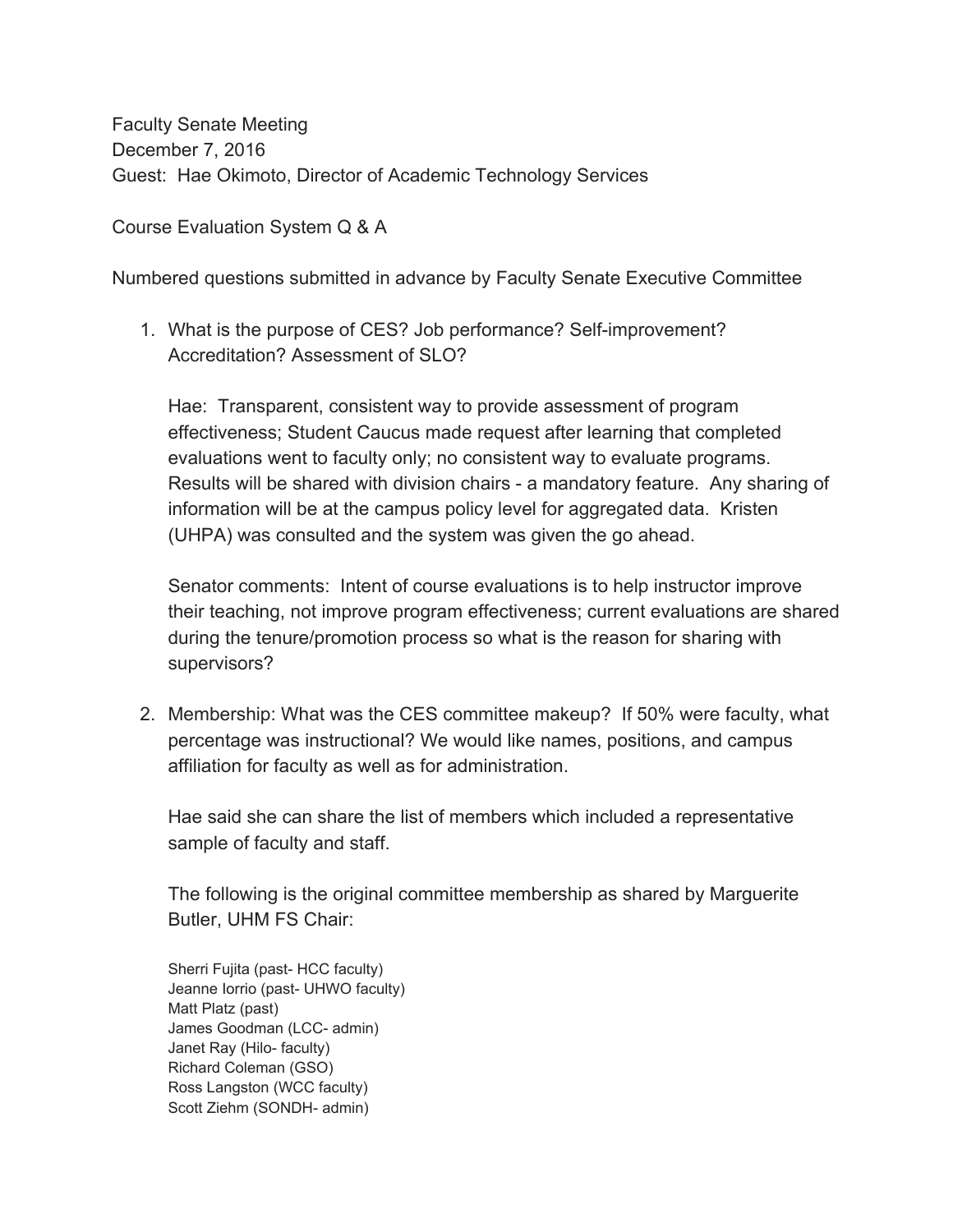Stacey Roberts (Manoa- faculty) Joni Onishi (HawCC- admin) Louise Pagotto (KapCC- admin) Richard Mizusawa (past- ASUH) Krystyna Aune (past UHM- admin) April Goodwin (UHM - admin) Hae Okimoto (ITS- admin)

3. What is the reasoning for the different categories of campus (public), department/college (public), department (public), and faculty member (private) because most of the sample questions in the public sections point to faculty performance?

Tier 1 - all evaluations would include these types of questions Tier 4 - instructor-specific questions

Campus-level questions are automatically public = aggregated results shared per campus policy. Public does not mean shared with the general public. It is a campus decision how results are shared. Instructor-specific questions will be shared with division head only. CES allows faculty to create their own questions. First three tiers can be compared at course, program, division level. Questions are campus-specific and cannot be aggregated across the system level. Comparison will be for courses across a campus, not the System.

eCafe will be maintained in archive mode. Faculty data will always be available and database of questions will remain for reference.

4. Is there a question pool to choose from? Will there be a smaller pool of questions to choose from than eCAFE?

Campus questions will be developed by the campus. These are campus-wide questions rather than campus-related (facilities, etc.) questions.) Faculty will develop their own pool of questions. Questions can be changed.

5. Can we create our own questions?

Yes, faculty will be writing their own questions.

6. What are the standard required questions in CES?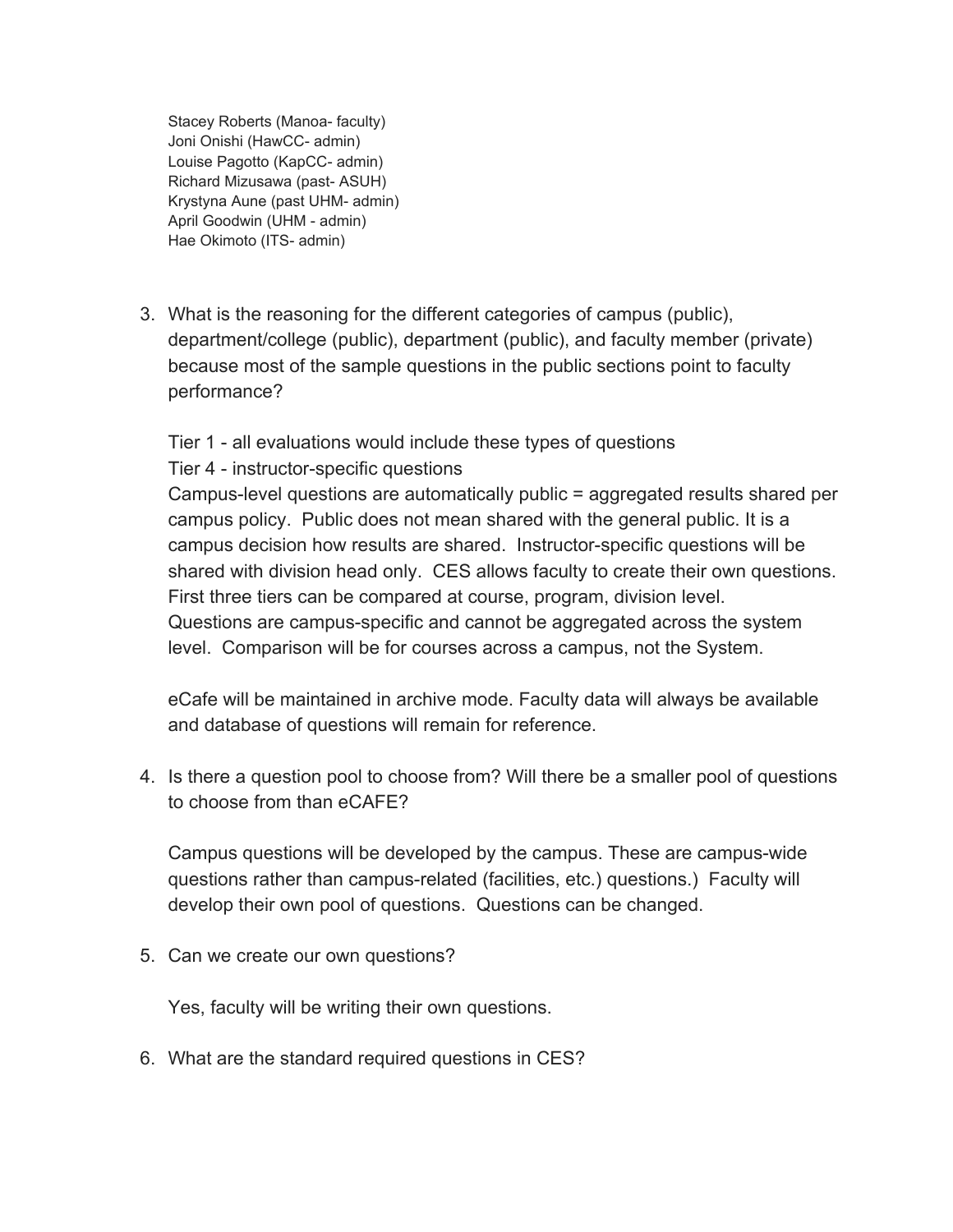Campus needs to develop these questions.

- 7. Can we choose not to have campus, department/college, and department questions, and only have faculty member questions?
- 8. Subjectivity of the sample questions
- 9. Publication and use of the evaluation data
- 10.Will open-ended questions be published?

No. Publishing is a faculty decision. No one else can publish faculty results (outside of sharing with division chair and aggregated data sharing)

## Senator Questions

Senator: Can faculty still distribute a paper survey in class?

Della: Students can be given time in class to complete the survey; can use laptop, tablet, mobile device, or COW. Intent to do away with paper. Every student in the course will receive a link to the survey; current paper form is manually input by staff. CES makes manual tabulation obsolete.

Senator: What are campus questions?

Hae: Set questions that can be used for all courses

Senator: Can data from multiple course sections be aggregated?

Faculty: A feature of eCafe that is no longer available that should be available.

William,

Thank you for inviting me to talk with the LCC Faculty Senate.

One of the suggestions requested: faculty being able to see aggregate results of their various course sections - is something we will put on our list of enhancements for CES. I think that we will provide faculty an interface so they can select which sections they want to get aggregate results from and the system could provide them for those sections with same questions.

thanks again, -hae